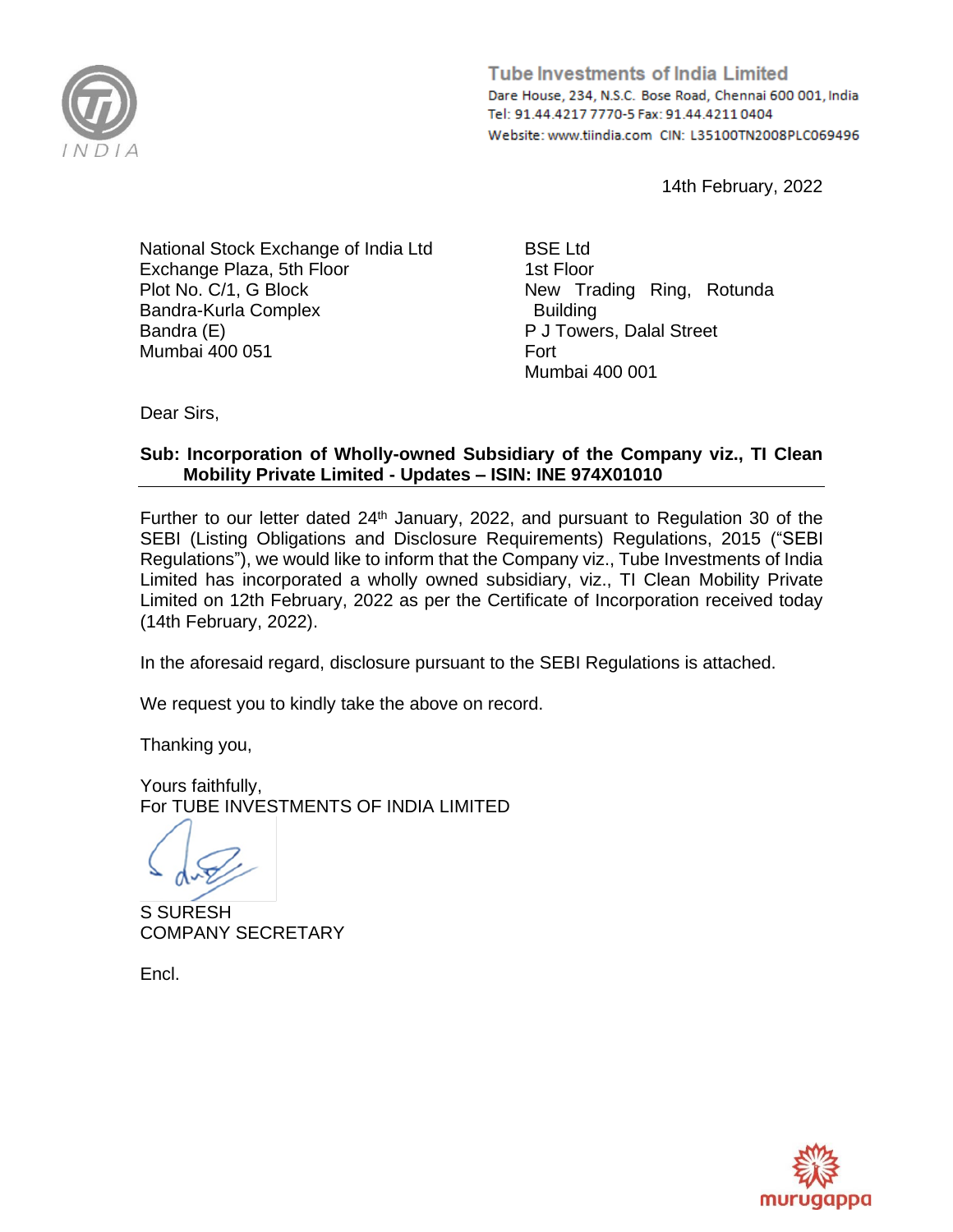

**Disclosure pursuant to Regulation 30 of the Securities and Exchange Board of India (Listing Obligations and Disclosure Requirements) Regulations 2015 relating to the incorporation by the Company viz., Tube Investments of India Limited of Wholly-owned Subsidiary, TI Clean Mobility Private Limited.** 

|    | <b>Disclosure requirement</b>                                                                                                                                                                                                                                                                      | <b>Details</b>                                                                                                                                                                                                                                                                                                                                                                                                                                                                                                                                                                                                                                                                                                                                                                                                                                                                                                                                                                          |
|----|----------------------------------------------------------------------------------------------------------------------------------------------------------------------------------------------------------------------------------------------------------------------------------------------------|-----------------------------------------------------------------------------------------------------------------------------------------------------------------------------------------------------------------------------------------------------------------------------------------------------------------------------------------------------------------------------------------------------------------------------------------------------------------------------------------------------------------------------------------------------------------------------------------------------------------------------------------------------------------------------------------------------------------------------------------------------------------------------------------------------------------------------------------------------------------------------------------------------------------------------------------------------------------------------------------|
|    | a) Name of the target entity, details in brief such<br>as size, turnover etc.                                                                                                                                                                                                                      | Name - TI Clean Mobility Private Limited<br>("TCMPL")<br>Authorized Share Capital - Rs.10,00,000<br>(Rupees Ten lakhs only)<br>Turnover - Not applicable (incorporated on<br>12th February, 2022).                                                                                                                                                                                                                                                                                                                                                                                                                                                                                                                                                                                                                                                                                                                                                                                      |
|    | b) Whether the acquisition would fall within<br>related party transaction(s) and whether the<br>promoter/promoter group/group companies<br>have any interest in the entity being<br>acquired? If yes, nature of interest and<br>details thereof and whether the same is done<br>at "arms' length". | Tube Investments of India Limited ("TI" / "the<br>Company") is the promoter of TCMPL, a<br>wholly-owned subsidiary. TCMPL is a related<br>party. Upon allotment of shares by TCMPL, the<br>Company would hold 100% of the share capital<br>of TCMPL.                                                                                                                                                                                                                                                                                                                                                                                                                                                                                                                                                                                                                                                                                                                                    |
| C) | Industry to which the entity being acquired<br>belongs.                                                                                                                                                                                                                                            | Manufacture and to deal in all types of mobility<br>products, vehicles etc.                                                                                                                                                                                                                                                                                                                                                                                                                                                                                                                                                                                                                                                                                                                                                                                                                                                                                                             |
| d) | Objects and effects of acquisition (including<br>but not limited to, disclosure of reasons for<br>acquisition of target entity, if the business is<br>outside the main line of business of the listed<br>entity).                                                                                  | TCMPL has been incorporated to undertake<br>and carry on the business of designing,<br>developing,<br>manufacturing,<br>assembling,<br>altering, repairing,<br>maintaining,<br>providing<br>services, acquiring, investing, collaborating,<br>trade or otherwise deal in all types of mobility<br>products/vehicles, automotive, clean mobility<br>products/vehicles including electric vehicles,<br>hybrid vehicles and vehicles propelled with<br>renewable energy or other energy/fuel and<br>related components, parts, accessories, sub-<br>assemblies and ancillary products.<br>TCMPL would also engage in the business of<br>and deal in all types of clean or solar/renewable<br>other<br>related<br>energy<br>or<br>energy<br>products/systems/solutions including motors,<br>power trains, modules, batteries/other storing<br>devices, power devices, generators, turbines,<br>fuels/fuel<br>control/transmission<br>cells,<br>equipment,<br>instruments<br>and<br>charging |
| e) | details<br><b>Brief</b><br>of any<br>governmental<br>or                                                                                                                                                                                                                                            | stations/infrastructure.<br>Not Applicable                                                                                                                                                                                                                                                                                                                                                                                                                                                                                                                                                                                                                                                                                                                                                                                                                                                                                                                                              |
|    | regulatory<br>approvals<br>required<br>for<br>the<br>acquisition.                                                                                                                                                                                                                                  |                                                                                                                                                                                                                                                                                                                                                                                                                                                                                                                                                                                                                                                                                                                                                                                                                                                                                                                                                                                         |